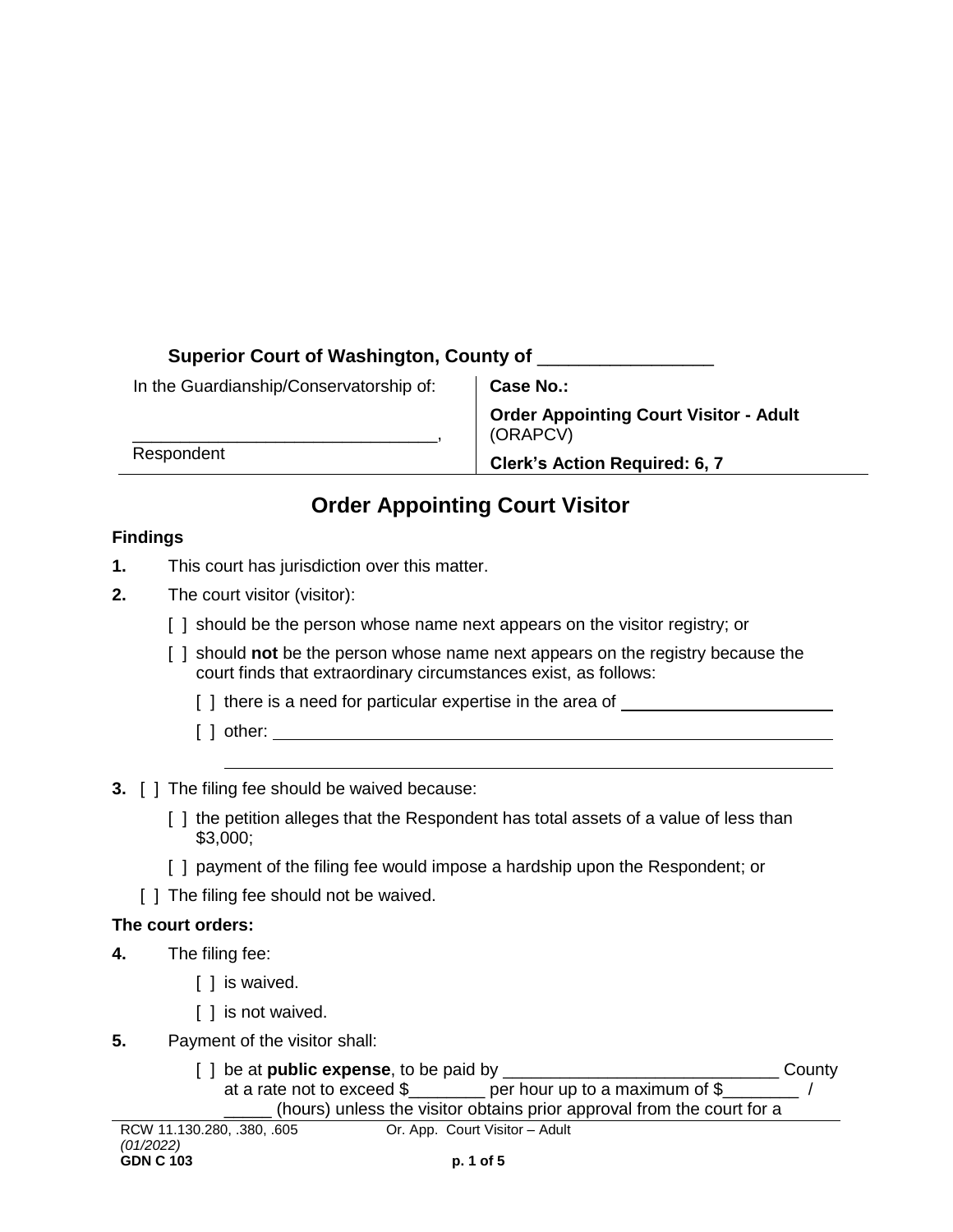different amount. If evidence is submitted showing that there was not financial hardship or that financial hardship no longer exists, the court shall be reimbursed the filing fee and all other fees and costs.

- [ ] be at **private expense**. The visitor shall be paid at a rate of \$ \_\_\_\_\_ per hour up to a maximum of \$\_\_\_\_\_\_\_\_ / \_\_\_\_\_ (hours) unless the visitor obtains prior approval from the court for a different amount.
- [ ] not be allocated by this court because the visitor is a salaried employee of a public agency.
- [] be determined at a future hearing.
- **6.** The hearing on the guardianship, conservatorship, or other protective arrangement petition shall be held within 60 days of the date the petition was filed. The hearing:
	- [ ] shall be held on (*date*) \_\_\_\_\_\_\_\_\_\_\_\_\_\_at (time) \_\_\_\_\_\_\_\_\_\_\_ in (court's location and *room or department*) .
	- [ ] shall be scheduled by the parties.
- **7.** The court finds or knows that *(Visitor's name*) has the required knowledge, training, or expertise to perform the duties required. The court appoints this person as visitor for the Respondent in this case. The visitor can be contacted in the following manner:

| Address:   |  |
|------------|--|
|            |  |
|            |  |
| Telephone: |  |
| Email:     |  |

## **8. Professional Evaluation**

The court orders the Respondent to submit to a professional evaluation by a physician licensed to practice under chapter [18.71](http://app.leg.wa.gov/RCW/default.aspx?cite=18.71) or [18.57](http://app.leg.wa.gov/RCW/default.aspx?cite=18.57) RCW, a psychologist licensed under chapter [18.83](http://app.leg.wa.gov/RCW/default.aspx?cite=18.83) RCW, an advanced registered nurse practitioner licensed under chapter [18.79](http://app.leg.wa.gov/RCW/default.aspx?cite=18.79) RCW, or a physician assistant licensed under chapter [18.71A](http://app.leg.wa.gov/RCW/default.aspx?cite=18.71A) RCW, selected by the court visitor who is qualified to evaluate the Respondent's alleged cognitive and functional abilities and limitations and will not be advantaged or disadvantaged by a decision to grant the petition or otherwise have a conflict of interest.

## **9. The Visitor's Duties**

The visitor shall have the following duties in all types of cases:

- A. Within the appropriate time limit of receiving the notice of appointment, file with the court and serve each party, either personally or by certified mail with return receipt, a statement including: their training relating to the duties as a visitor; their criminal history as defined in RCW 9.94A.030 for the period covering 10 years prior to the appointment; their hourly rate, if compensated; whether the visitor has had any contact with a party to the proceeding prior to their appointment, and whether they has an apparent conflict of interest;
- B. Interview the Respondent in person (in an emergency petition use due diligence to interview in person) and explain, in a manner the Respondent is best able to understand: the substance of the petition, the nature, purpose, and effect of the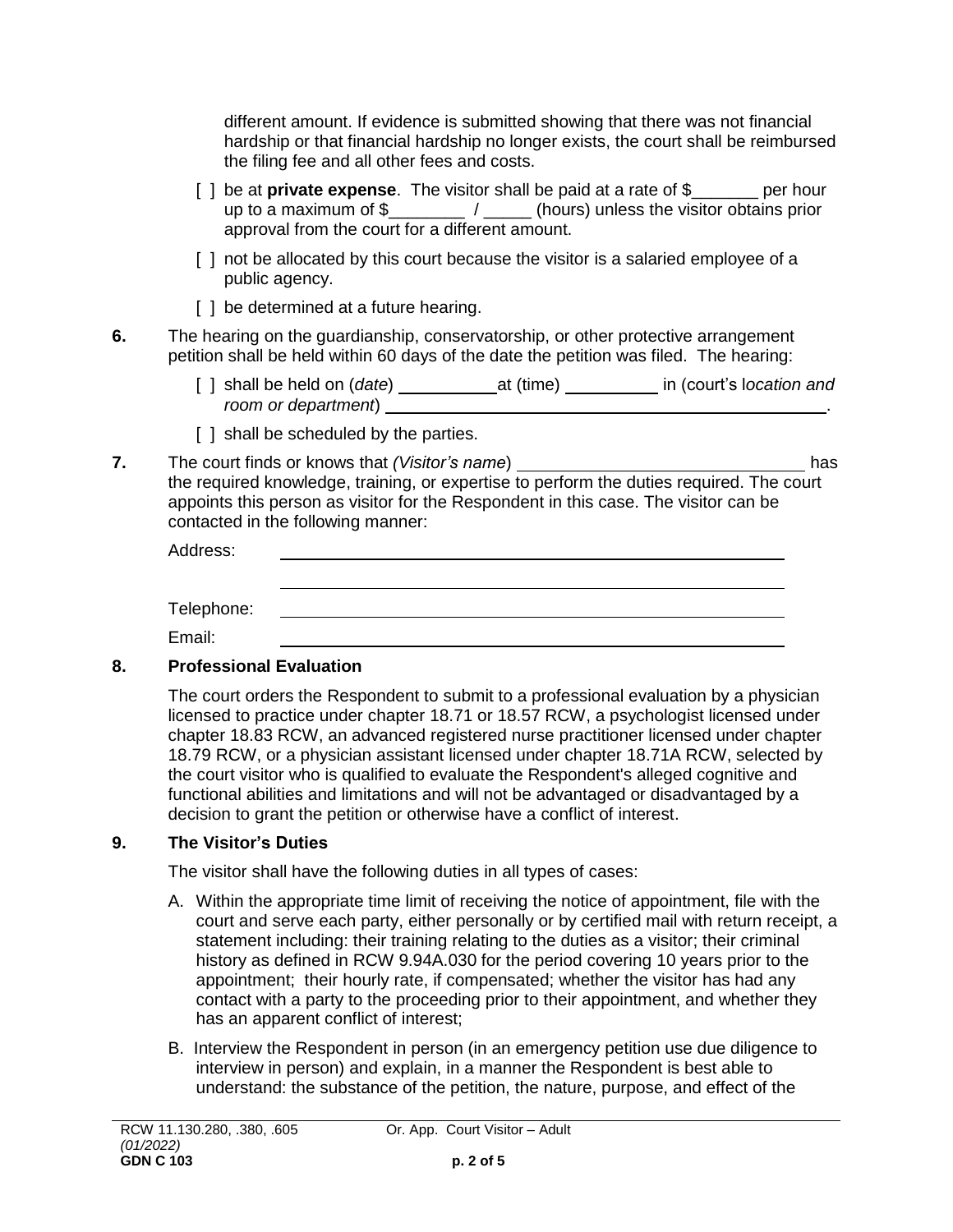proceeding, the Respondent's rights at the hearing on the petition and, if relevant, the general powers and duties of a guardian/conservator;

To determine the Respondent's views about the appointment or protective arrangement sought by the petitioner, including views about a proposed guardian or conservator, the guardian or conservator's proposed powers and duties, and the scope and duration of the proposed order sought by the petitioner; and

To inform the Respondent that all costs and expenses of the proceeding, including the Respondent's attorney's fees, may be paid from the Respondent's assets.

- C. To obtain information from a physician or other person known to have treated, advised, or assessed the Respondent's physical or mental condition (in an emergency petition, use due diligence);
- D. If a guardianship or a protective arrangement related to the Respondent's dwelling is sought, visit the Respondent's current home (in an emergency petition, use due diligence) and any place the Respondent may live, if an appointment for guardian is made or a protective arrangement is ordered;
- E. To interview the petitioner and the person whose appointment is sought as guardian and/or conservator;
- F. If relevant to the order sought, review the financial records of the Respondent, if relevant to the Visitor's recommendation regarding the proposed conservator, guardian, or protective arrangement;
- G. To investigate alternate arrangements made, or which might be created, by or on behalf of the Respondent;
- H. Investigate the allegations in the petition and any other matter(s) relating to the petition the court directs;
- I. To provide the court with a written report which shall include the following:
	- If relevant to the order sought, a summary of self-care and independent living tasks the Respondent cannot manage, can manage independently, and could manage with the assistance of appropriate supportive services, technological assistance, or supported decision making;
	- A recommendation regarding the appropriateness of the guardianship, conservatorship, or protective arrangement sought, including whether a protective arrangement instead of a guardianship, conservatorship, or other less restrictive alternative for meeting the Respondent's needs is available;
	- A statement of the qualifications of the proposed guardian or conservator and whether the Respondent approves or disapproves of the proposed guardian or conservator;
	- If a guardianship or conservatorship is recommended, a statement as to whether it should be full or limited and what powers should be granted to the guardian or conservator if it is a limited appointment;
	- If relevant to the order sought, a statement whether the proposed residence meets the Respondent's needs and whether the Respondent has expressed any preferences in regards to their residence;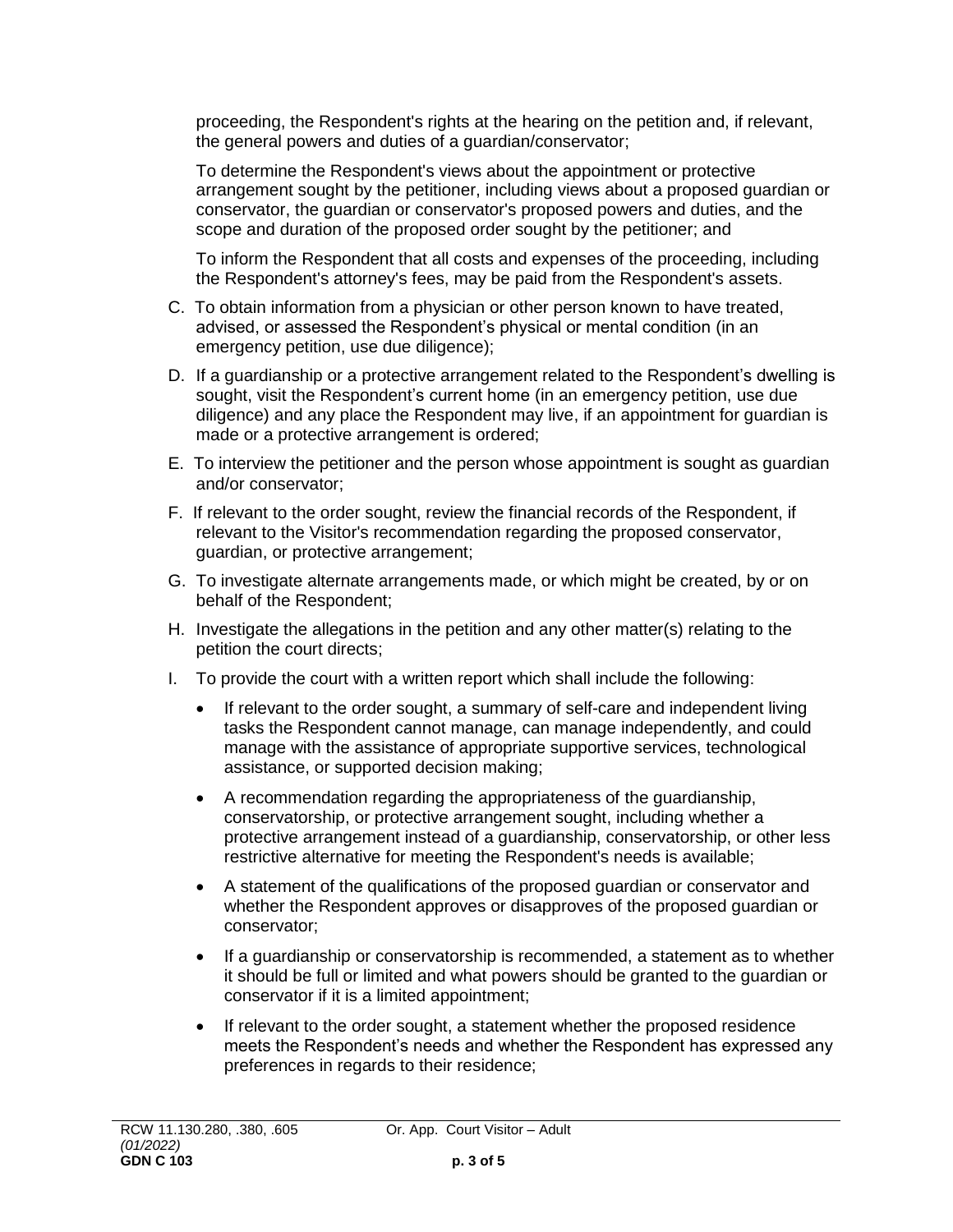- A statement as to whether the Respondent declined a professional evaluation and, if so, what other information is available to determine the Respondent's needs and abilities without the professional evaluation;
- A statement whether the Respondent is able to attend a hearing at the location where court proceedings are typically held;
- A statement whether the Respondent is able to participate in a hearing, including identifying any technology or other form of support that would enhance the Respondent's ability to participate; and
- If relevant to the order sought, the visitor should state the amount of the bond or other verified receipt needed under RCW [11.130.445](http://app.leg.wa.gov/RCW/default.aspx?cite=11.130.445) and [11.130.500.](http://app.leg.wa.gov/RCW/default.aspx?cite=11.130.500)
- If an Emergency Order is sought, a detailed summary of the alleged emergency and the substantial and irreparable harm to the individual's health, safety, welfare, property, or finances that is likely to be prevented by the appointment of an emergency guardian and/or conservator.
- If an Emergency Order is sought, a statement as to whether the alleged emergency and the Respondent's alleged needs are likely to require an extension of 60 days;
- If an Emergency Order is sought, the specific powers to be granted to the emergency conservator and/or guardian(s) and how the specific powers will address the alleged emergency and the Respondent's alleged need;
- If an Emergency Order is sought, a recommendation regarding the appropriateness of an emergency guardianship and/or conservatorship, including whether a protective arrangement instead of a guardianship and/or conservatorship or other less restrictive alternative for meeting the Respondent's needs is available, and if an emergency guardianship and/or conservatorship is recommended;
- J. [ ] At least 15 days before the hearing on the petition, unless an extension or reduction of time has been granted by the court for good cause, the visitor shall file their report with the court and send a copy to the Respondent, Petitioner, and any other party entitled to notice under RCW 11.130.080. If the visitor needs additional time to finalize their report, then the visitor shall petition the court for a postponement of the hearing or, with the consent of all other parties, an extension or reduction of time for filing the report;
	- [ ] This is an emergency proceeding. The visitor shall report to the court and send a copy to the Respondent, the Petitioner, and any notice party 7 days prior to the hearing on the *Emergency Petition*.
- K. The visitor's report shall be confidential. The sealed report must be filed under a Sealed Confidential Reports cover sheet. The sealed visitor report may not be placed in the court file or used as an attachment or exhibit to any other document except under seal.
- L. To advise the court of the need for appointment of counsel for the Respondent as soon as practical after the meeting described in **section B of this order** unless (i) counsel has appeared, (ii) the Respondent affirmatively communicated a wish not to be represented by counsel after being advised of the right to representation and of the conditions under which court-provided counsel may be available, or (iii) the